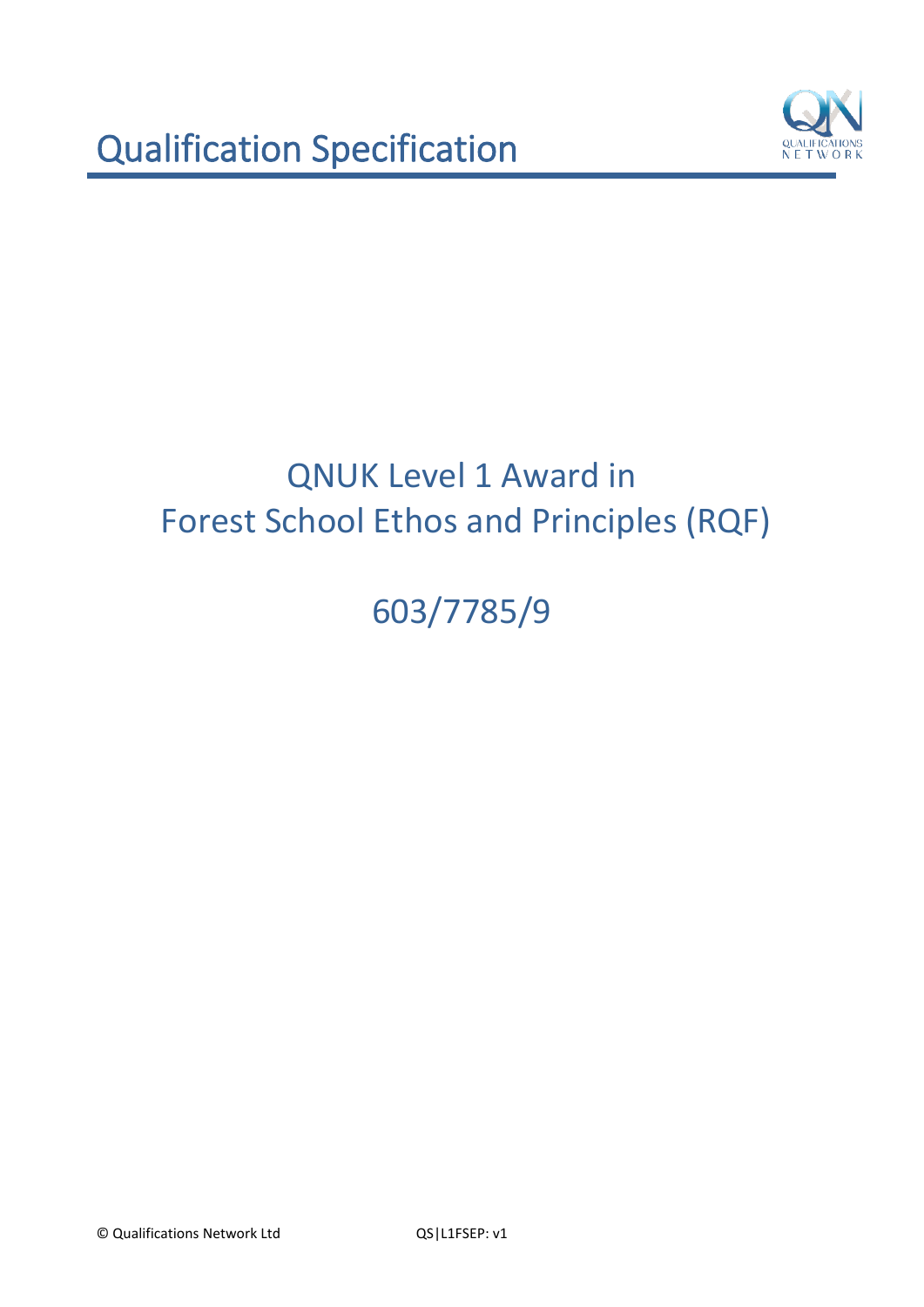

## **Contents**

| 1.    |  |  |  |  |
|-------|--|--|--|--|
| 2.    |  |  |  |  |
| 3.    |  |  |  |  |
| 4.    |  |  |  |  |
| 5.    |  |  |  |  |
| 6.    |  |  |  |  |
| 7.    |  |  |  |  |
| 8.    |  |  |  |  |
| 9.    |  |  |  |  |
| 10.   |  |  |  |  |
| 11.   |  |  |  |  |
| 12.   |  |  |  |  |
| 13.   |  |  |  |  |
|       |  |  |  |  |
| 14.1. |  |  |  |  |
| 14.2. |  |  |  |  |
| 14.3. |  |  |  |  |
| 14.4. |  |  |  |  |
| 14.5. |  |  |  |  |
|       |  |  |  |  |
|       |  |  |  |  |
| 16.1. |  |  |  |  |
|       |  |  |  |  |
|       |  |  |  |  |
|       |  |  |  |  |
|       |  |  |  |  |
|       |  |  |  |  |
|       |  |  |  |  |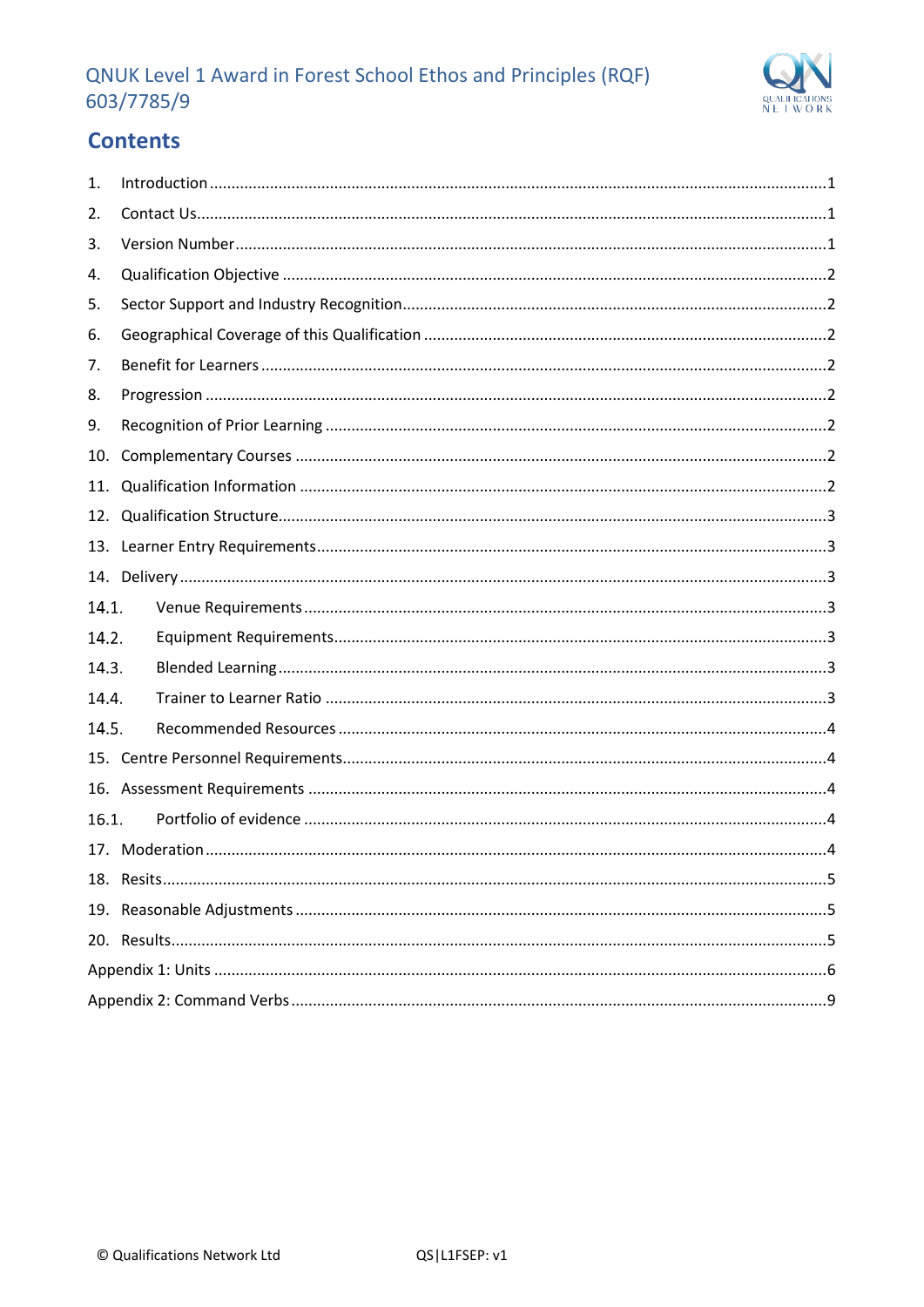

## <span id="page-2-0"></span>**1. Introduction**

Qualifications Network Limited (QNUK) is an Awarding Organisation recognised and regulated by the Office of Qualifications and Examinations (Ofqual) in England, the Council for Curriculum, Examinations and Assessment (CCEA) in Northern Ireland and Qualifications Wales.

This specification outlines key information required by users of the qualification to ensure they can make an informed decision about the suitability of the qualification they are taking or proposing to take for the purposes that they intend to use it.

## <span id="page-2-1"></span>**2. Contact Us**

Please get in touch if you need any advice or guidance with this qualification.

#### **Head Office:**

Qualifications Network First Floor Offices 86A Lancaster Road Enfield Middlesex EN2 0BX

Email: [centres@qnuk.org](mailto:CentreSupport@Qualifications-Network.co.uk) Tel: 020 3795 0559

## <span id="page-2-2"></span>**3. Version Number**

Centres should make sure they are using the most up to date document by checking the footer which will confirm the current version number.

| Document owner          | <b>Qualifications Manager</b> |
|-------------------------|-------------------------------|
| Date last updated       | 11/08/2021                    |
| <b>Next review</b>      | 31/08/2023                    |
| <b>Status</b>           | Approved                      |
| Version                 | 1                             |
| Document control number | OSIL1FSEP                     |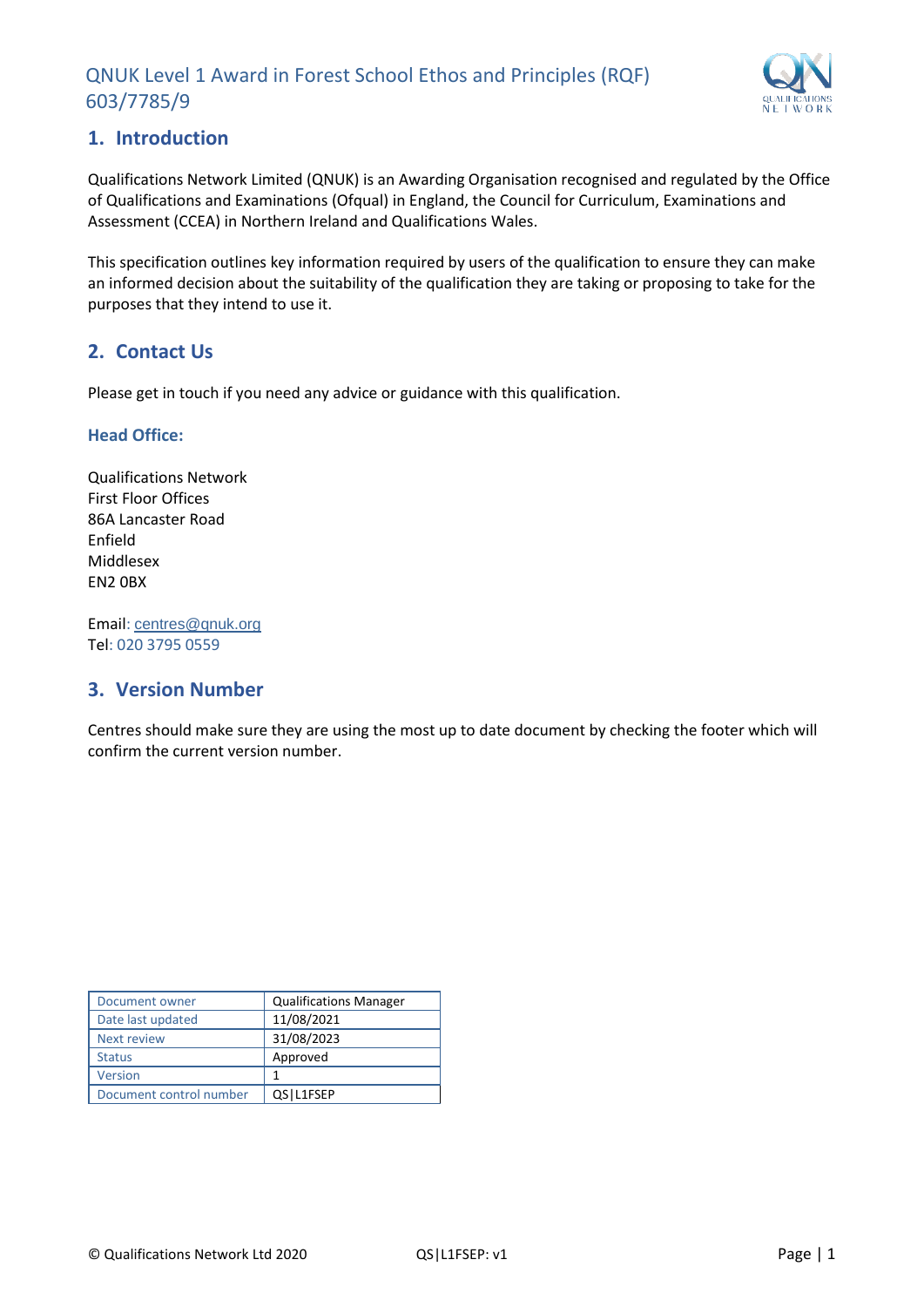

## <span id="page-3-0"></span>**4. Qualification Objective**

This qualification has several objectives, including:

a) preparing learners to progress to a qualification in the same subject area but at a higher level or requiring more specific knowledge, skills and understanding b) preparing learners for employment, and c) supporting a role in the workplace

## <span id="page-3-1"></span>**5. Sector Support and Industry Recognition**

Our Forest School qualifications have been supported by the Forest school association [\(https://forestschoolassociation.org\)](https://forestschoolassociation.org/) and is one of the qualifications required should learners wish to progress to recognition as a forest school provider.

## <span id="page-3-2"></span>**6. Geographical Coverage of this Qualification**

This qualification is available in England, Wales, and Internationally

### <span id="page-3-3"></span>**7. Benefit for Learners**

Learners will gain an introductory knowledge and understanding of Forest School Ethos and Principles. This is ideal for volunteer helpers and early years managers who won't be practicing by would like to gain an understanding of the ethos and principles of a Forest School setting.

## <span id="page-3-4"></span>**8. Progression**

Learners could progress to the:

- QNUK Level 2 Award for Forest School Assistants (RQF)
- QNUK level 3 Certificate for Forest School Leaders (RQF)

#### <span id="page-3-5"></span>**9. Recognition of Prior Learning**

QNUK are unable to accept requests for recognition of prior learning (RPL) for this qualification

#### <span id="page-3-6"></span>**10. Complementary Courses**

Learners may also wish to attend the QNUK Level 3 Award in Forest School First Aid (RQF)

#### <span id="page-3-7"></span>**11. Qualification Information**

| <b>Qualification Number (QN)</b>      | 603/7785/9                                   |
|---------------------------------------|----------------------------------------------|
| <b>Learning Aim</b>                   | 60377859                                     |
| <b>Total Qualification Time (TQT)</b> | 30                                           |
| <b>Guided Learning Hours (GLH)</b>    | 25                                           |
| Credit value                          | 3                                            |
| Level                                 | $\mathbf{1}$                                 |
| Validity                              | Lifetime                                     |
| Assessment                            | Portfolio of evidence                        |
| Achieving the qualification           | Learners must achieve the one mandatory unit |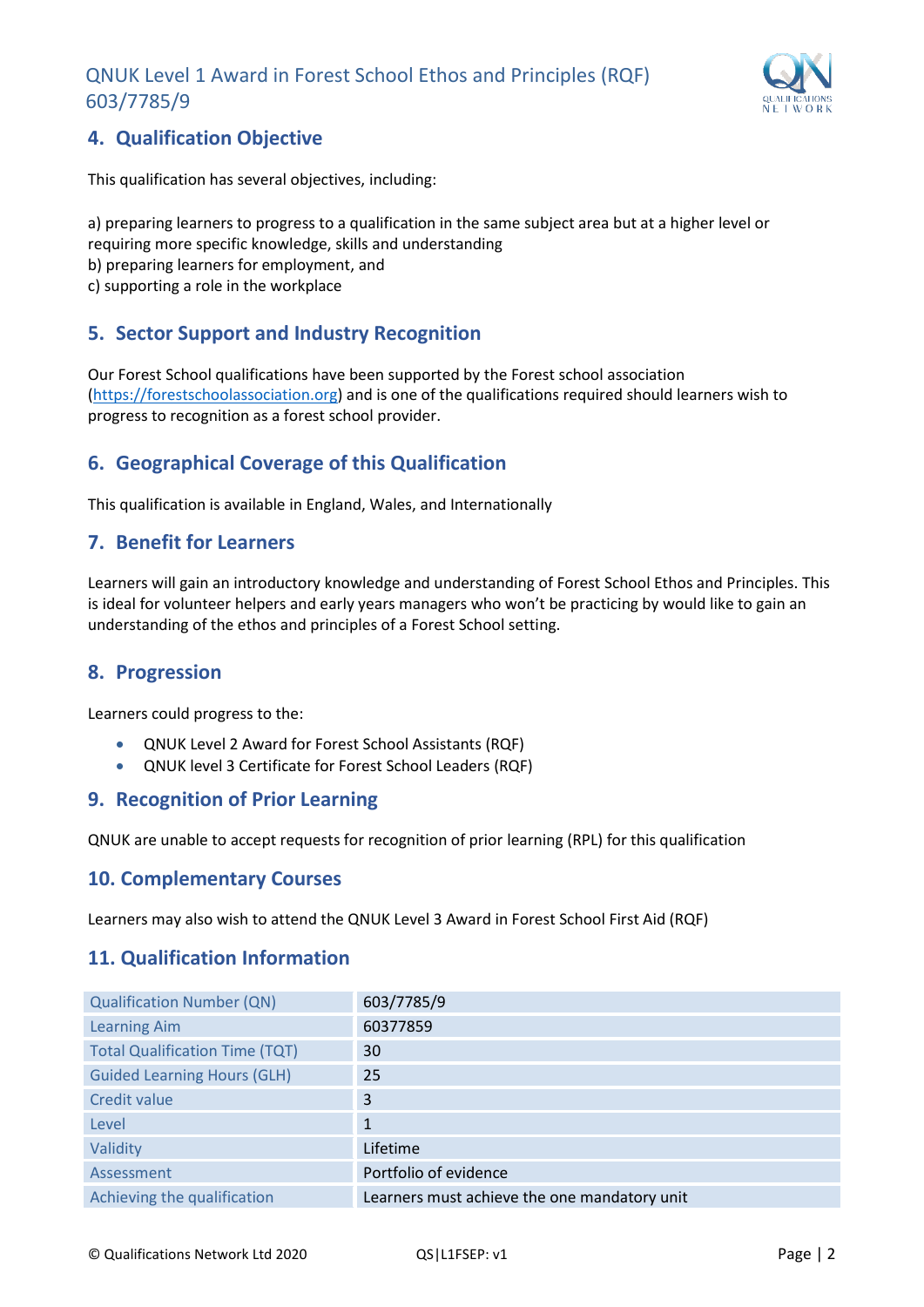

## <span id="page-4-0"></span>**12. Qualification Structure**

| Unit No.                | <b>Unit Title</b>                                      | <b>Level</b> | <b>GLH</b> | <b>TQT</b> | <b>Credit</b> |
|-------------------------|--------------------------------------------------------|--------------|------------|------------|---------------|
| <b>Mandatory units</b>  |                                                        |              |            |            |               |
| J/618/8257              | Introduction to the Forest School Ethos and Principles | 1            | 25         | 30         | 3             |
|                         |                                                        |              |            |            |               |
| <b>Optional units</b>   | <b>None</b>                                            |              |            |            |               |
|                         |                                                        |              |            |            |               |
| <b>Additional units</b> | <b>None</b>                                            |              |            |            |               |
|                         |                                                        |              |            |            |               |

The learning outcomes for the qualification may be found in Appendix 1. The Assessment Guidance details the assessment criteria which are used to determine if a learner has met the requirements of the learning outcomes. Further depth of coverage is also provided in the Assessment Guidance.

## <span id="page-4-1"></span>**13.Learner Entry Requirements**

There are no specific recommended prior learning requirements for this qualification. Entry is at the discretion of the centre; however, learners should be aged 14 years and over to take this qualification.

Learners must have sufficient command of the English language to understand and undertake the recommended assessment methods for this qualification.

There are no other pre-requisites for this qualification. However, learners should be able to work at level XX and above.

## <span id="page-4-2"></span>**14.Delivery**

Learners should complete the qualification within 12 weeks.

#### <span id="page-4-3"></span>**Venue Requirements**

The training venue should be suitable for learning and meet all relevant Health and Safety requirements, land owners permission should be gained. A suitable area for a fire must be available.

#### <span id="page-4-4"></span>**Equipment Requirements**

Learners are required to experience forest school therefore they equipment requirements would be typical of a Forest School setting. This will include small tools and shelter as well as equipment for other activities such as building a fire, cooking etc.

#### <span id="page-4-5"></span>**Blended Learning**

Blended learning is accepted for this qualification where elements of theory are covered. Due to the nature of the qualification and its purpose, learners are expected to spend a significant amount of the guided learning hours in the presence of their trainer/assessor in an outdoor setting.

#### <span id="page-4-6"></span>**Trainer to Learner Ratio**

The maximum Trainer to learner ratio for this qualification is 1: 12. This number may be reduced for individual activities as per the risk assessment for the session.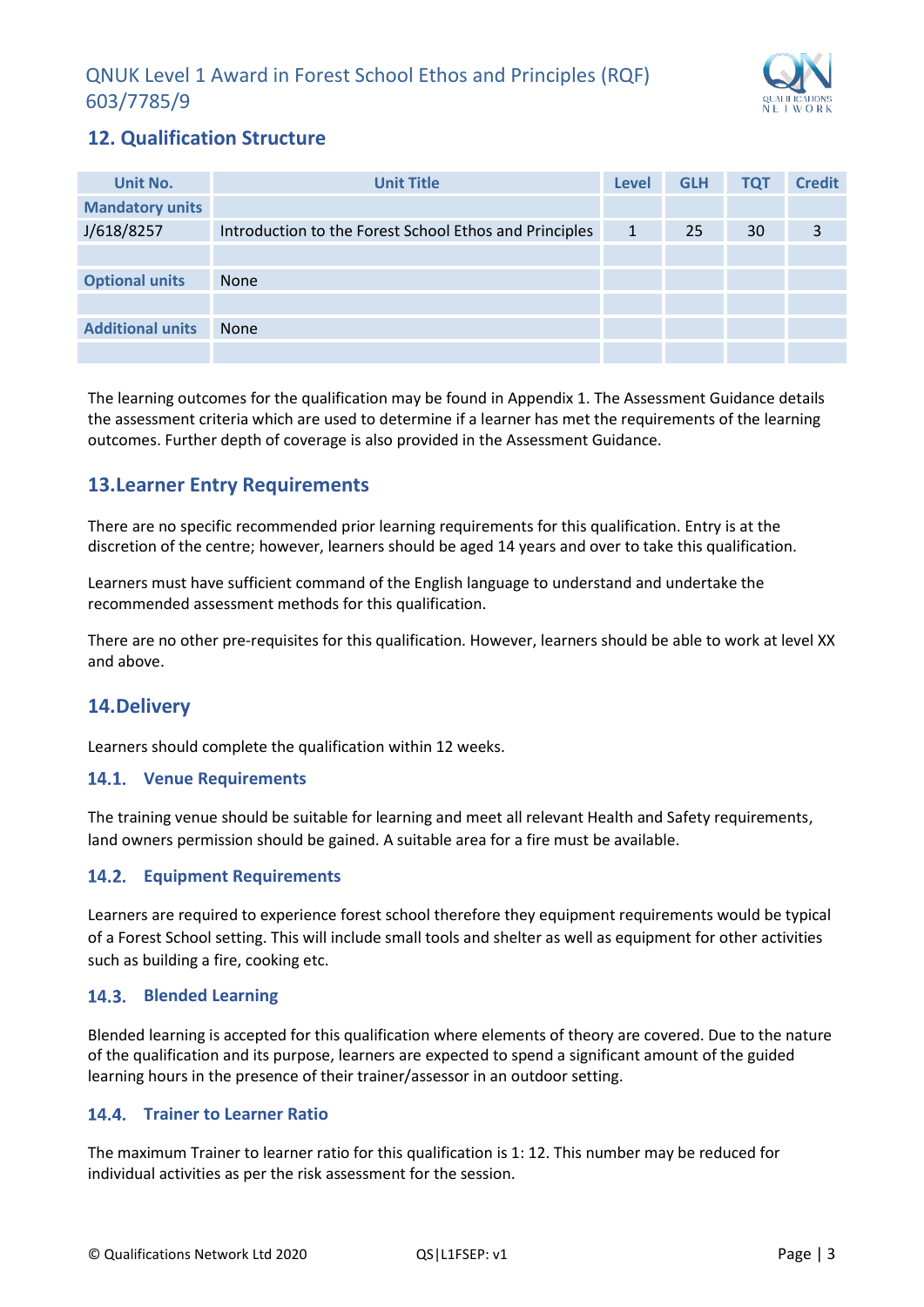

#### <span id="page-5-0"></span>**14.5. Recommended Resources**

The Forest School Association [\(https://forestschoolassociation.org/\)](https://forestschoolassociation.org/) has a range of links to support materials and information.

## <span id="page-5-1"></span>**15. Centre Personnel Requirements**

This qualification is delivery by suitably qualified trainers. Trainers and assessors should:

- Hold a current teaching or training qualification such as the Level 3 Award in education and Training or 12 Credit PTLLS, and
- Hold a Level 3 Forest School Leader Qualification, and
- Have a minimum of 2 years experience, post qualification, leading a forest school with at least one long term (I.e. through the seasons) programme with a variety of client groups and
- Hold a first aid qualification of at least 16 hours in duration which includes an outdoor element and
- Have professional and public liability insurance

Internal quality assurers should hold the same requirements for the trainer/assessor but also hold a Level 4 Qualification in internal quality assurance of assessment.

Please note whilst centre personnel may be approved for both roles, those assigned the role of Trainer/Internal Verifier are not permitted to operate in both these roles for any learner.

## <span id="page-5-2"></span>**16. Assessment Requirements**

Learners are assessed for this qualification through:

#### <span id="page-5-3"></span>16.1. Portfolio of evidence

Learners are assessed for this qualification using a portfolio of evidence. The portfolio can include a range of assessment methods including:

- Short answer questions
- Record of professional discussions
- Observation of practical tasks/activities
- Product of work
- Video recordings
- Witness testimony

| Language of assessment | English     |
|------------------------|-------------|
| <b>Duration</b>        | As required |
| Pass mark              | 100%        |
| Grading                | Pass / Fail |

## <span id="page-5-4"></span>**17. Moderation**

The level of external moderation required for this qualification will be risk based and in line with the Centre Assessment Standards Scrutiny Strategy applicable to this qualification.

There may be situations within the centre devised assessment methodology that require observations, in these situations QNUK EQA Department will also require to conduct verification visits to ensure the accuracy and consistency of assessment decisions.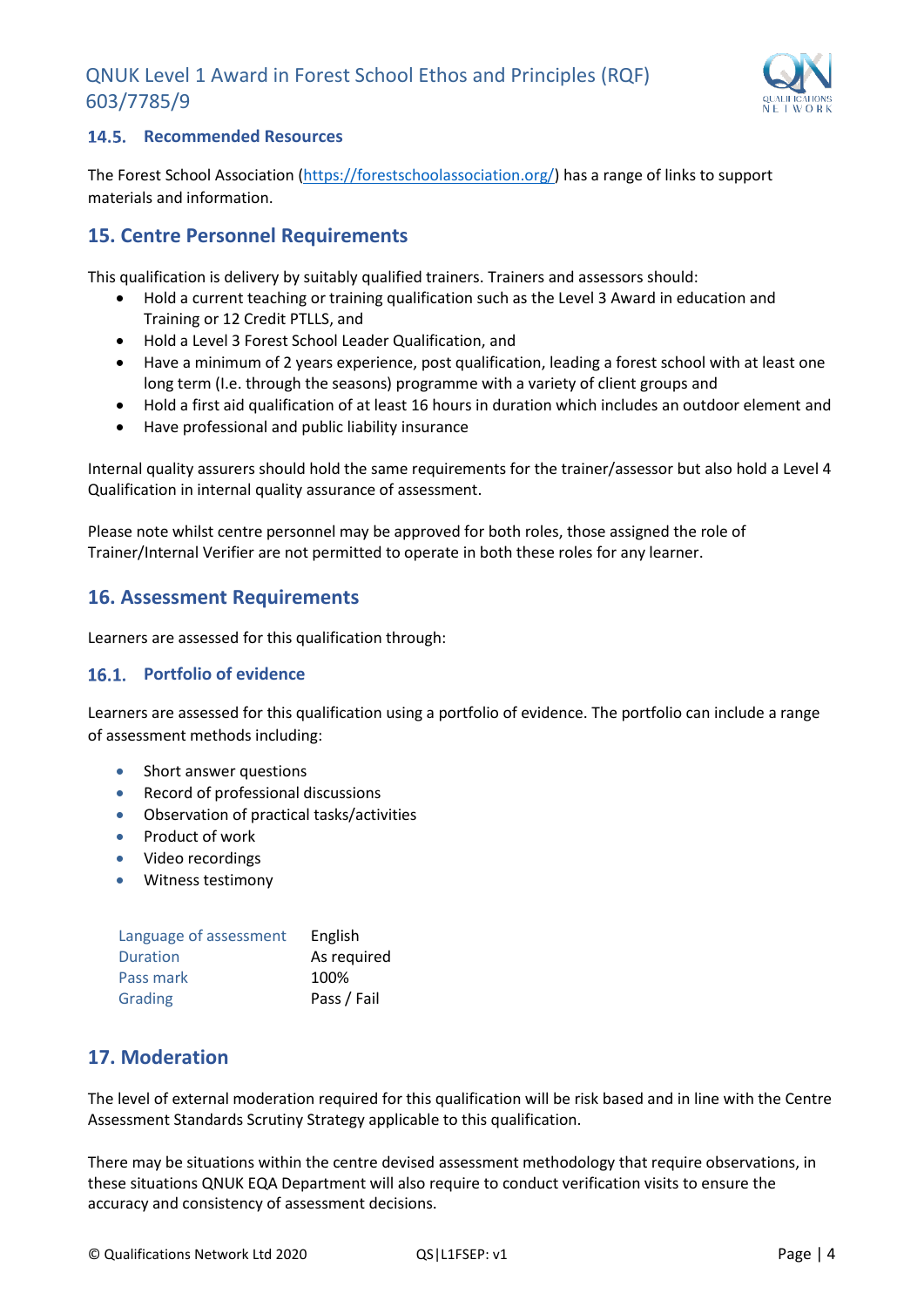

QNUK EQA Department will advise the centre of the required levels of moderation/verification to anticipate for this qualification upon centre approval for delivery.

#### <span id="page-6-0"></span>**18. Resits**

As this qualification is evidence based, resits are not required; however, appropriate referral of submitted work from the learner may be used where additional detail or depth of knowledge is required.

#### <span id="page-6-1"></span>**19. Reasonable Adjustments**

Learners are required to complete the assessments in a manner appropriate to the purpose of the qualification.

The prescribed assessment methods for this qualification should not unfairly disadvantage learners who would otherwise be able to demonstrate competence in line with the purpose of the qualification. Learners should contact their centre to discuss reasonable adjustment if they feel the prescribed assessment methods would disadvantage them.

#### <span id="page-6-2"></span>**20. Results**

The centre is required to submit learner results within 10 working days of assessment to Qualifications Network UK for moderation. We will issue verified results and appropriate certification to the approved centre within 7 working days of receiving the results. Centres will forward results and/or certificates to learners, who can expect to receive them within 20 working days of taking the assessment. If learners have not received results and/or certificates within 25 working days, they should contact the centre in the first instance.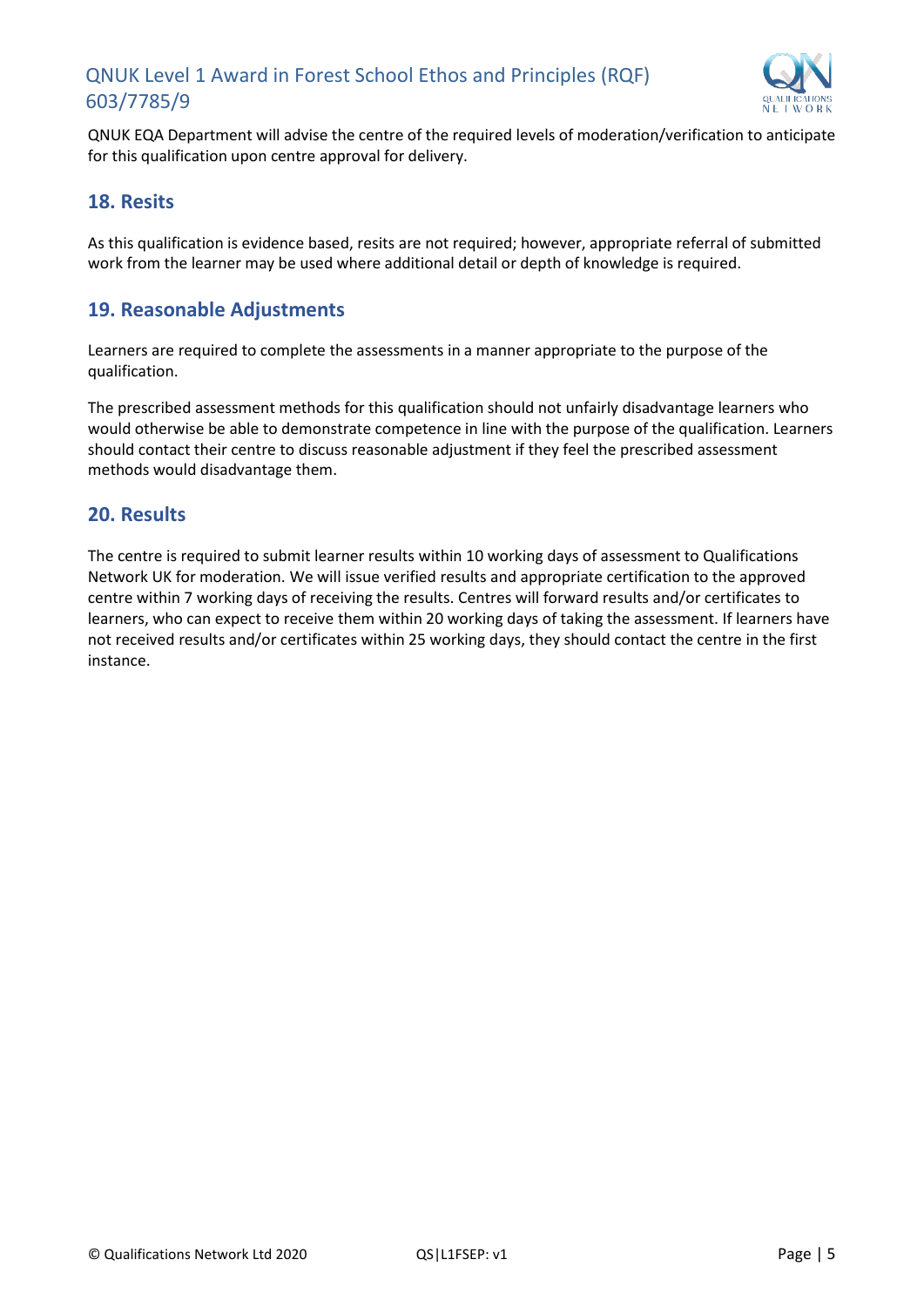

## <span id="page-7-0"></span>**Appendix 1: Units**

#### **Unit 1 Introduction to the Forest School Ethos and Principles (J/618/8257)**

#### **Unit Summary**

This unit aim is for Learners to gain introductory knowledge & understanding of the Forest School Ethos and Principles

| 1. The learner will: Understand the Forest School approach to learning |                                                                                              |           |
|------------------------------------------------------------------------|----------------------------------------------------------------------------------------------|-----------|
| <b>Assessment Guidance</b><br>The learner must                         |                                                                                              |           |
| 1.1                                                                    | Outline the Forest School approach to learning and development                               | Portfolio |
| 1.2                                                                    | Identify ways in which Forest School supports the development of the whole<br>person         | Portfolio |
| 1.3                                                                    | State ways that play can benefit participants at Forest School                               | Portfolio |
| 1.4                                                                    | Observe a Forest School session run by a qualified Level 3 Forest School Programme<br>Leader | Obs       |
| 1.5                                                                    | State the roles of the Forest School Leader and other adults at the session observed         | Portfolio |

| 2. The learner will: Be able to participate in Forest School experiences. |                                                      |                                    |
|---------------------------------------------------------------------------|------------------------------------------------------|------------------------------------|
|                                                                           | <b>Assessment Guidance</b><br>The learner must       | <b>Types of</b><br><b>Evidence</b> |
| 2.1                                                                       | Participate in a range of Forest School experiences. | Obs                                |

| 3. The learner will: Understand methods of identification of woodland species. |                                                                         |           |
|--------------------------------------------------------------------------------|-------------------------------------------------------------------------|-----------|
| <b>Types of</b><br><b>Assessment Guidance</b><br><b>Evidence</b>               |                                                                         |           |
| The learner must                                                               |                                                                         |           |
| 3.1                                                                            | Name methods of identifying local woodland species, providing examples. | Portfolio |

| 4. The learner will: Understand how Forest School impacts on the woodland environment. |                                                                                |           |  |
|----------------------------------------------------------------------------------------|--------------------------------------------------------------------------------|-----------|--|
| <b>Assessment Guidance</b><br><b>Types of</b>                                          |                                                                                |           |  |
| The learner must                                                                       |                                                                                |           |  |
| 4.1                                                                                    | Identify how Forest School experiences may impact on the woodland environment. | Portfolio |  |

| 5. The learner will: Understand hazards and risks at Forest School. |                                                                |                 |  |
|---------------------------------------------------------------------|----------------------------------------------------------------|-----------------|--|
|                                                                     | <b>Assessment Guidance</b><br><b>Types of</b>                  |                 |  |
| The learner must                                                    |                                                                | <b>Evidence</b> |  |
| 5.1                                                                 | Identify different types of hazard and their associated risks. | Portfolio       |  |
| 5.2                                                                 | State how these risks at Forest School may be reduced.         | Portfolio       |  |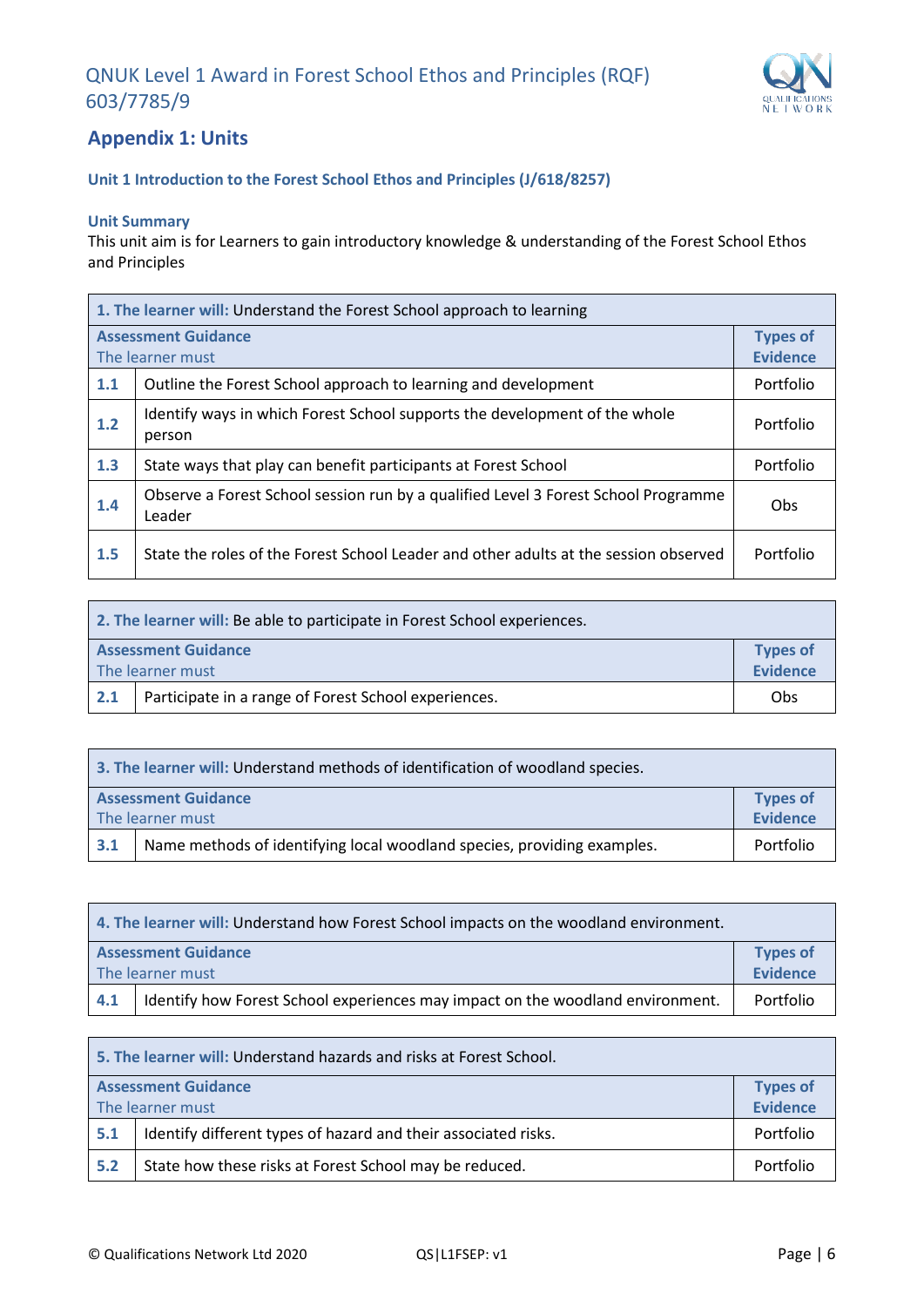

| <b>Assessment guidance</b> |                                                                                                                                                                                                           |  |  |  |
|----------------------------|-----------------------------------------------------------------------------------------------------------------------------------------------------------------------------------------------------------|--|--|--|
| 1.1                        | Includes the awareness of the Forest School Principles. Learning occurs through play and<br>includes creativity and independent learning.                                                                 |  |  |  |
| 1.2                        | Developments include:<br>Self-esteem<br>Confidence<br><b>Emotional Intelligence</b><br>Resilience<br>Spiritual Development                                                                                |  |  |  |
| 1.3                        | Benefits may include building confidence, self-esteem and resilience as well as spiritual and<br>emotional intelligence.                                                                                  |  |  |  |
| 1.4                        | Learners should attend a forest school session that includes a range of activities, these can<br>include but not be limited to crafts, cooking, building a fire and making a shelter.                     |  |  |  |
| 1.5                        | Learners will be able to outline the role of the forest school leader and other adults at the<br>observed Forest School session. Where appropriate these should be linked to Forest School<br>principles. |  |  |  |
| 2.1                        | The learner will be required to participate in a range of forest school activities. This should be<br>from the perspective of the learner as it will allow them to understand and empathise with them.    |  |  |  |
| 3.1                        | Learners will be able to name methods of identifying local woodland species, providing<br>examples. At least some of these should be from the local area.                                                 |  |  |  |
| 4.1                        | Impacts may relate to impacts on flora and fauna, special features. The learner may discuss the<br>type and level of impact and any mitigations that can be made.                                         |  |  |  |
| 5.1                        | Learners may outline the hazards and associated risks that may be found at a forest school. This<br>could also be presented in the form of a risk assessment if appropriate.                              |  |  |  |
| 5.2                        | Building on 5.1 the learner should record controls measures that can be in place to reduce risks<br>to a suitable level. Again this may be presented in the form of a risk assessment.                    |  |  |  |

| <b>Rationale for level</b> |              |                 |                                                                                                                                      |  |
|----------------------------|--------------|-----------------|--------------------------------------------------------------------------------------------------------------------------------------|--|
|                            | <b>Level</b> | <b>Emphasis</b> | <b>Comments</b>                                                                                                                      |  |
| <b>Knowledge</b>           | 1            | Strong          | There are few skills within this unit however participation in a<br>forest school is at the appropriate level. Learners will need to |  |
| <b>Skills</b>              | 1            | Strong          | build a portfolio of evidence to mee the criteria.                                                                                   |  |
| <b>Overall</b>             |              |                 |                                                                                                                                      |  |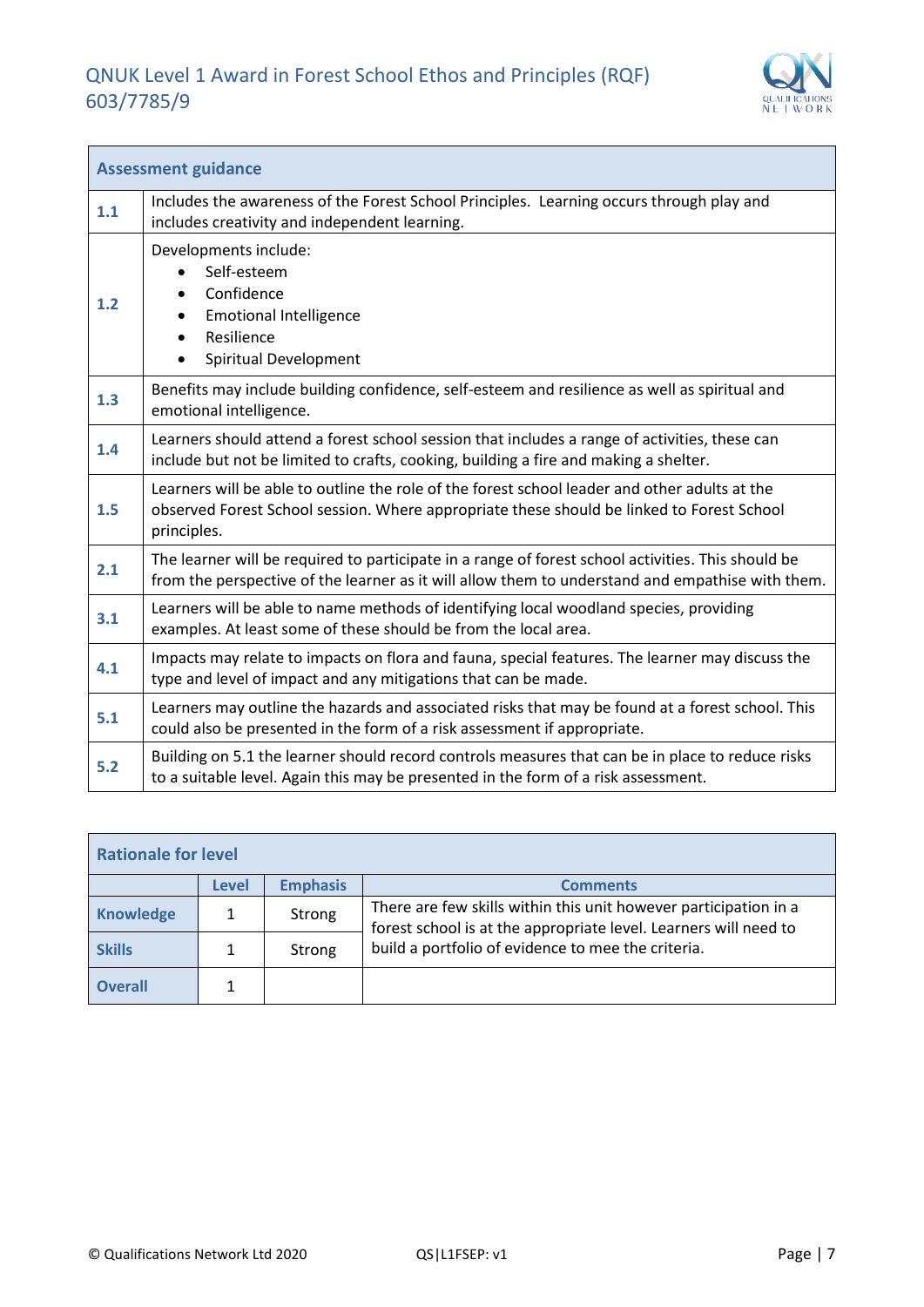

| <b>Rationale for TQT and credit</b>  |              |                 |   |
|--------------------------------------|--------------|-----------------|---|
|                                      | <b>Hours</b> | <b>Comments</b> |   |
| <b>Guided learning</b>               | 25           |                 |   |
| <b>Directed study</b>                | N/A          |                 |   |
| <b>Independent study</b>             | N/A          |                 |   |
| <b>Work-based learning</b>           | N/A          |                 |   |
| <b>Non invigilated</b><br>assessment | 5            |                 |   |
| TQT:                                 | 30           | <b>Credit:</b>  | 3 |